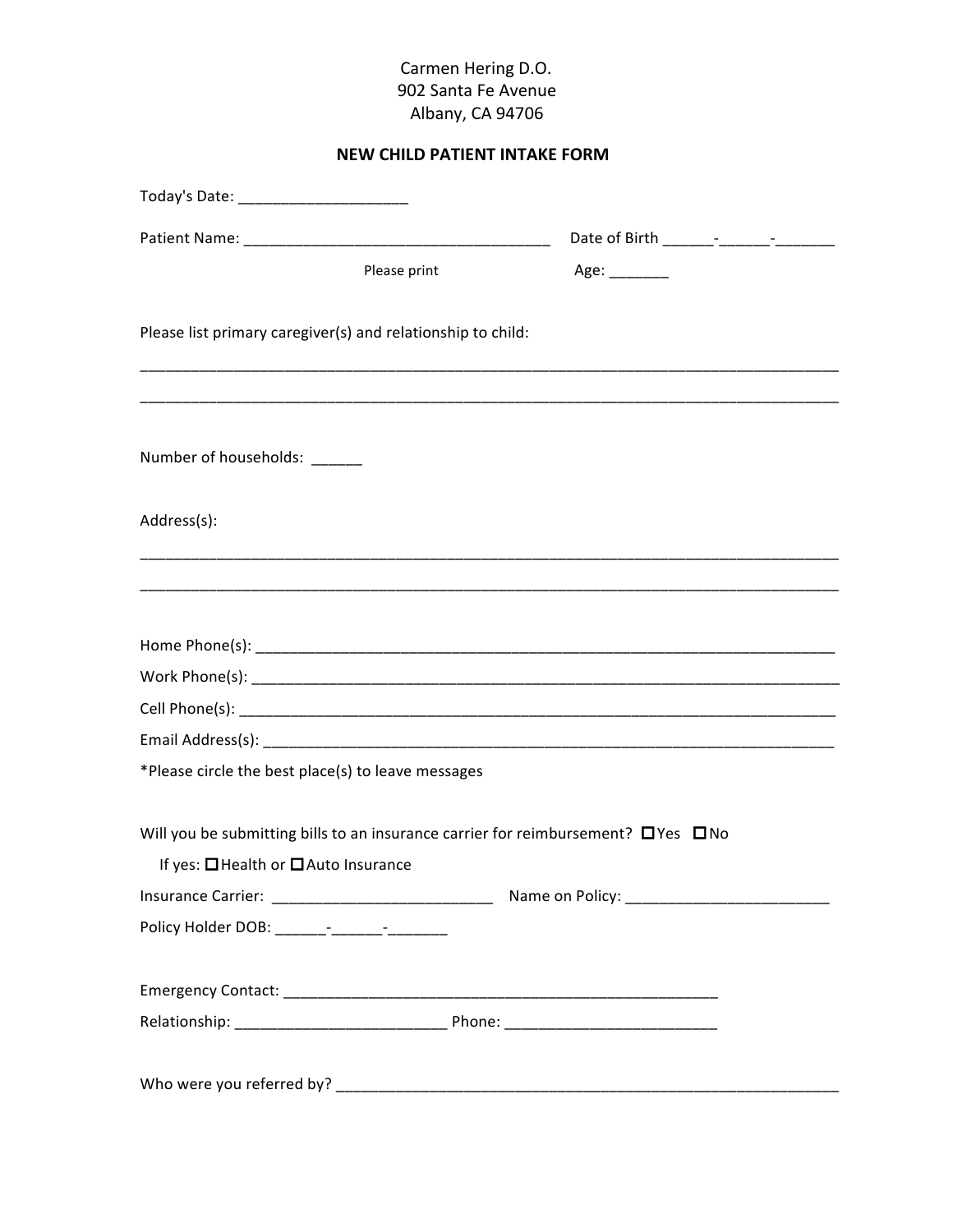## **Carmen Hering D.O.** '''''''''''''''''''''''''''''''''''''''''''''''''''''''''''''902'Santa'Fe'Avenue Albany, CA 94706

#### **CHILD HEALTH QUESTIONNAIRE**

Page 1

Family History – Did any blood relative suffer any of the following? Please indicate which family member: M = mother; F = father; B = brother; S = sister; MGM = maternal grandmother; MGF = maternal grandfather; PGM = paternal grandmother; PGF = paternal grandfather)

| ப  | Epilepsy<br>Migraine<br><b>Mental Illness</b> | Anemia<br>Bleeding disorder<br>Osteoporosis | <b>Hepatitis</b><br>Cancer |
|----|-----------------------------------------------|---------------------------------------------|----------------------------|
| ΙI | Glaucoma                                      | Arthritis                                   |                            |
|    | <b>Diabetes</b>                               | Heart disease                               |                            |
| ப  | Thyroid                                       | Hypertension                                |                            |
|    | Hayfever                                      | High cholesterol                            |                            |
|    | Asthma                                        | Alcoholism                                  |                            |

Allergies (drugs, foods, environmental):

Healthcare Practitioner(s) from whom you are *currently* receiving medical care and/ or prescriptions: Physician/ Practitioner Condition being treated Medications/Supplements

\_\_\_\_\_\_\_\_\_\_\_\_\_\_\_\_\_\_\_\_\_\_\_\_\_\_\_\_\_\_\_\_\_\_\_\_\_\_\_\_\_\_\_\_\_\_\_\_\_\_\_\_\_\_\_\_\_\_\_\_\_\_\_\_\_\_\_\_\_\_\_\_\_\_\_\_\_\_\_\_\_\_ \_\_\_\_\_\_\_\_\_\_\_\_\_\_\_\_\_\_\_\_\_\_\_\_\_\_\_\_\_\_\_\_\_\_\_\_\_\_\_\_\_\_\_\_\_\_\_\_\_\_\_\_\_\_\_\_\_\_\_\_\_\_\_\_\_\_\_\_\_\_\_\_\_\_\_\_\_\_\_\_\_\_

| Past Surgical Procedure or Hospitalization | Date | Reason |
|--------------------------------------------|------|--------|
|                                            |      |        |
|                                            |      |        |
|                                            |      |        |
|                                            |      |        |
|                                            |      |        |
|                                            |      |        |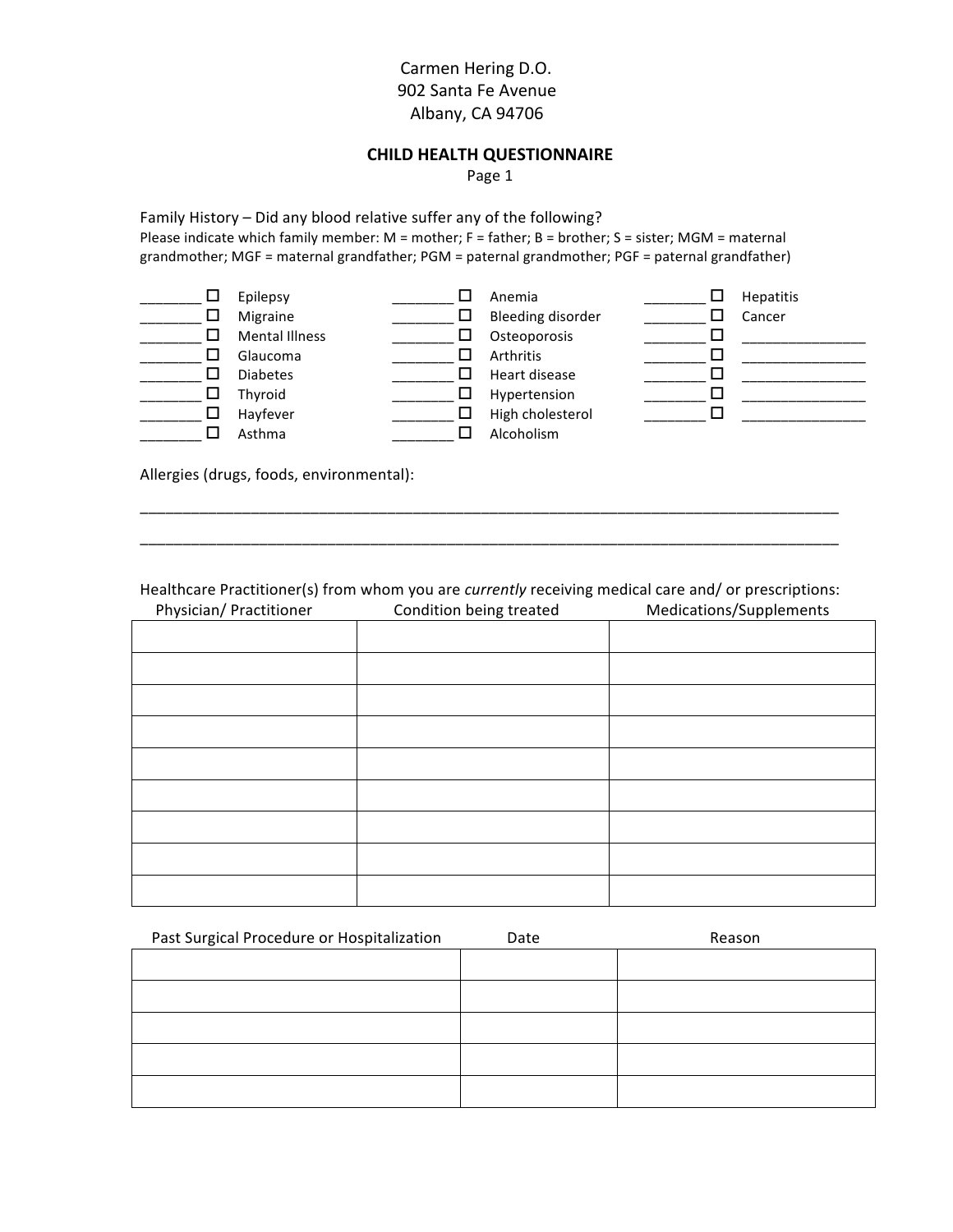#### **CHILD HEALTH QUESTIONNAIRE**

Page 2

#### **MEDICAL HISTORY**

 $\Box$  Ringing in ear

 $\square$  Ear infections

 $\Box$  Sinus trouble

 $\Box$  Decreased hearing

 $\square$  Low blood pressure

 $\Box$  Hayfever / Allergies

 $\square$  Shortness of breath

 $\Box$  Chest pain

 $\Box$  Palpitations

 $\Box$  Heart murmur

 $\Box$  Cold numb feet

- $\Box$  Bedwetting  $\Box$  Dizzy or fainting spells  $\Box$  Urgency to urinate  $\Box$  Failing vision or eye pain  $\square$  Double or blurred vision  $\Box$  Urine infections – frequent  $\square$  Sexually active  $\Box$  Nose bleeds – recurrent  $\Box$  Sore throats – frequent  $\Box$  Hoarseness - prolonged  $\Box$  Weight loss  $\Box$  Pneumonia / Pleurisy  $\Box$  Anemia  $\Box$  Bronchitis / Chronic cough  $\Box$  Blood transfusions  $\Box$  Asthma / Wheezing  $\Box$  Cancer  $\square$  Diabetes □ On exertion □ lying flat  $\Box$  Seizures  $\square$  Tics  $\Box$  Leg pain when walking  $\Box$  Joint pain  $\Box$  Varicose veins / Phelebitis  $\Box$  "Growing pains"  $\Box$  Change in appetite – recent  $\square$  Infants: difficulty breastfeeding  $\Box$  Foot pain  $\Box$  Infants: frequent spitting-up  $\Box$  Rashes  $\Box$  Psoriasis  $\Box$  Heartburn or Reflux  $\Box$  Difficulty swallowing  $\Box$  Nausea/ vomiting, frequent  $\Box$  Abdominal Pain, frequent  $\Box$  Diffculty waking up  $\Box$  Depression □ Diarrhea □ Constipation  $\Box$  Agitation  $\Box$  Phobias
- $\Box$  Inflammatory Bowel Syndrome
- $\Box$  Bloody or tarry stool

 $\Box$  Gallbladder trouble

 $\Box$  Jaundice / Hepatitis

 $\square$  Diverticulosis

 $\Box$  Crohn's / Colitis

 $\Box$  Hemorrhoids  $\Box$  Hernia

- $\Box$  Urination / Overactive bladder  $\Box$ During night more than twice # days/ wk  $\Box$  More than 8 times / 24 hrs  $\Box$  After school activities \_\_\_\_\_\_\_ # days/ wk  $\Box$  Blood in urine  $\Box$ Kidney stones  $\Box$  Acupuncture/ tattoos Smoking: # /day \_\_\_\_\_\_\_\_\_\_\_\_\_\_\_  $\Box$  $\Box$  # partners: \_\_\_\_\_\_\_\_\_\_ # / wk \_\_\_\_\_\_\_\_\_\_\_\_\_\_\_ D Contraception \_\_\_\_\_\_\_\_\_\_\_\_\_\_\_ Street drugs \_\_\_\_\_\_\_\_\_\_\_\_\_\_\_\_\_\_\_\_\_\_  $\Box$ # days/ wk \_\_\_\_\_\_\_\_\_\_  $\Box$  Alcohol: # drinks/ wk \_\_\_\_\_\_\_\_ **FEMALES** (if applicable) **Menstrual Flow:**  $\Box$  Regular  $\Box$  Irregular  $\square$  Pain/Cramps Age when menstruation began \_\_\_\_\_ Days of flow Length of cycle \_\_\_\_\_ First day of last period \_\_\_\_\_\_\_\_\_\_\_\_ Number of Pregnancies \_\_\_\_\_ Abortions Miscarriages Live Births Birth control method Date of last PAP test  $\square$  Normal  $\square$  Abnormal
- $\Box$ Gain recent  $\Box$  Bruise easily  $\Box$  Numbness / tingling sensations  $\Box$  Headaches - frequent  $\Box$  Back pain – recurrent  $\Box$  Bone fracture / joint injury  $\Box$ Flat feet  $\Box$ Hives  $\square$ Eczema  $\Box$  Difficulty falling asleep  $\Box$  Diffculty staying asleep  $\Box$  Nightmares or terrors **INervousness**  $\Box$  Aggression □ Moodiness □ Suicidal thoughts
- $\Box$  Feelings of worthlessness
- $\Box$  Rheumatic fever  $\Box$  Scarlet fever
- $\Box$  Chickenpox  $\Box$ Polio  $\Box$ Mumps
- $\Box$  Measles □German measles
- $\Box$  Tuberculosis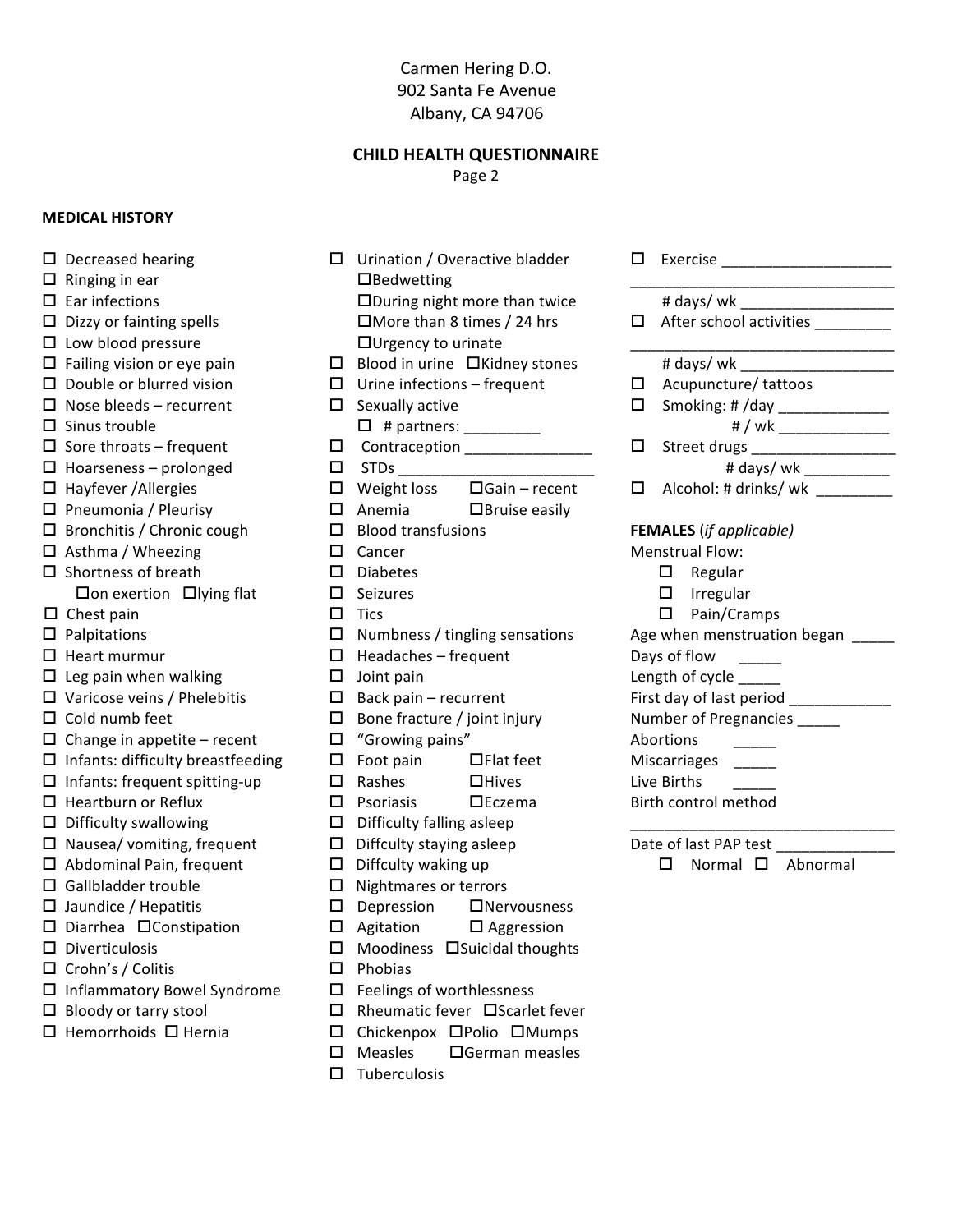# **CHILD HEALTH QUESTIONNAIRE**

Page 3

# **BIRTH HISTORY**

| Number of previous pregnancies:                                                                |
|------------------------------------------------------------------------------------------------|
| Number which were: Full term____ Preterm____ Abortion/miscarriage____ Living children ____     |
| Please provide relevant information about conception, including information about biological   |
|                                                                                                |
|                                                                                                |
|                                                                                                |
| If there was labor, please describe when, where and how it began: (spontaneously or induced)   |
|                                                                                                |
|                                                                                                |
| How long was labor? _____ hours How long did pushing last? _____ hours                         |
|                                                                                                |
|                                                                                                |
|                                                                                                |
| How old was the child upon delivery? ____ weeks Weight: ____ lbs. ____ oz.                     |
| Were there any complications or concerns upon delivery? _________________________              |
| Describe early latch for breast and/ or bottle feeding, and any difficulties or complications: |
| Did the child receive any medications or vaccines upon delivery?                               |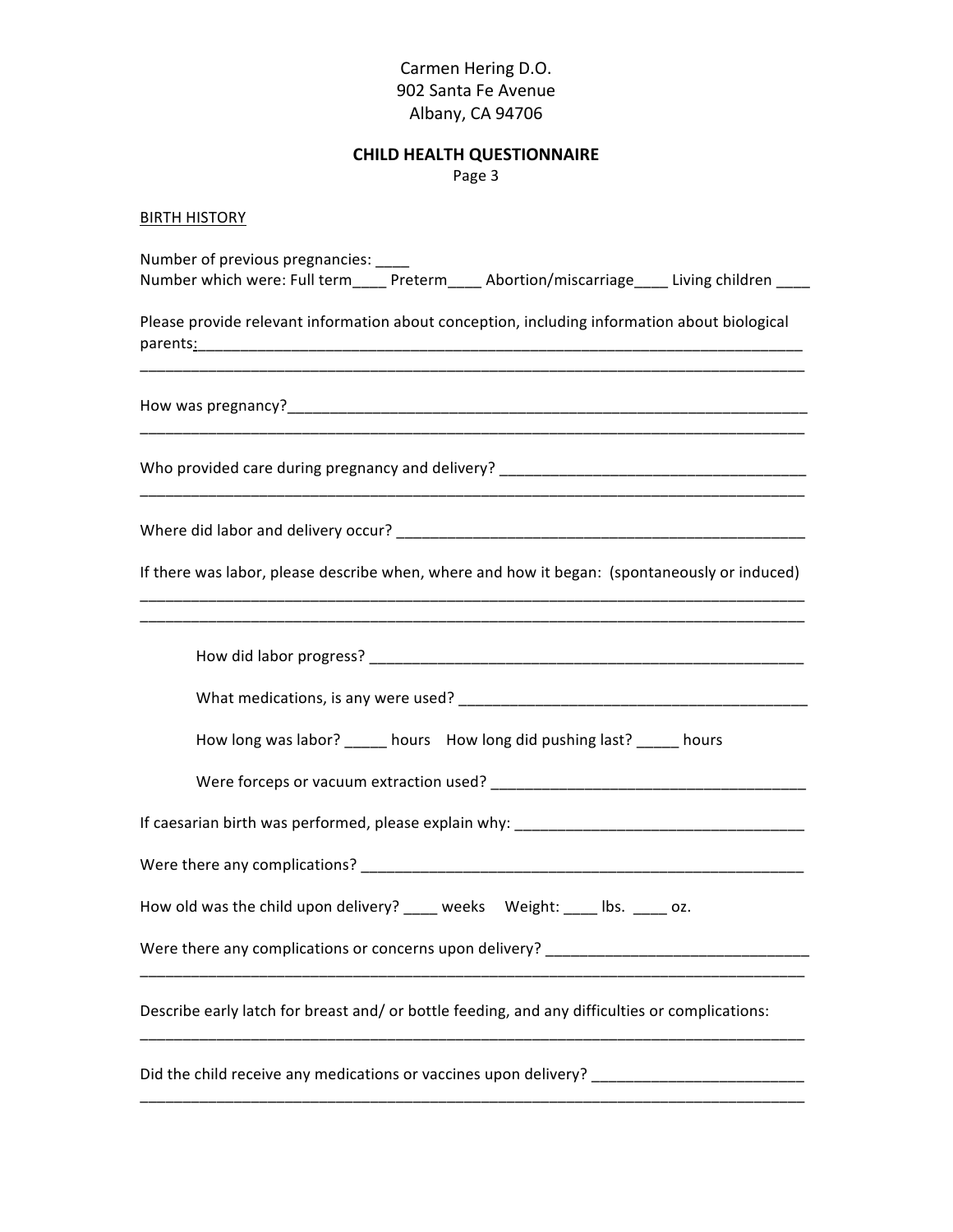#### **CHILD HEALTH QUESTIONNAIRE**

Page 4

Please take the time to fill out the following to the best of your ability. It is sometimes difficult to discuss sensitive topics in the presence of your child; this form, therefore, provides us with an opportunity to be discreet. Please indicate if there any topics that you do not want discussed in front of your child.

What are your main reasons for seeking out help for your child?

What are your goals or expectations for treatment?

Please list past and present health issues, including dental:

Please list the use of antibiotics and other prescription medications and approximate dates:

Does your child use any over the counter medications? Please list:

Does your child get fevers? If so, do you use medication such as tylenol or motrin to control symptoms?

Please list any significant injuries, including head injuries, with approximate dates:

Please provide any more information about pregnancy and childbirth that was not included in the Birth History form:

Was your child breastfed? If so, for how long, and was supplemental formula needed?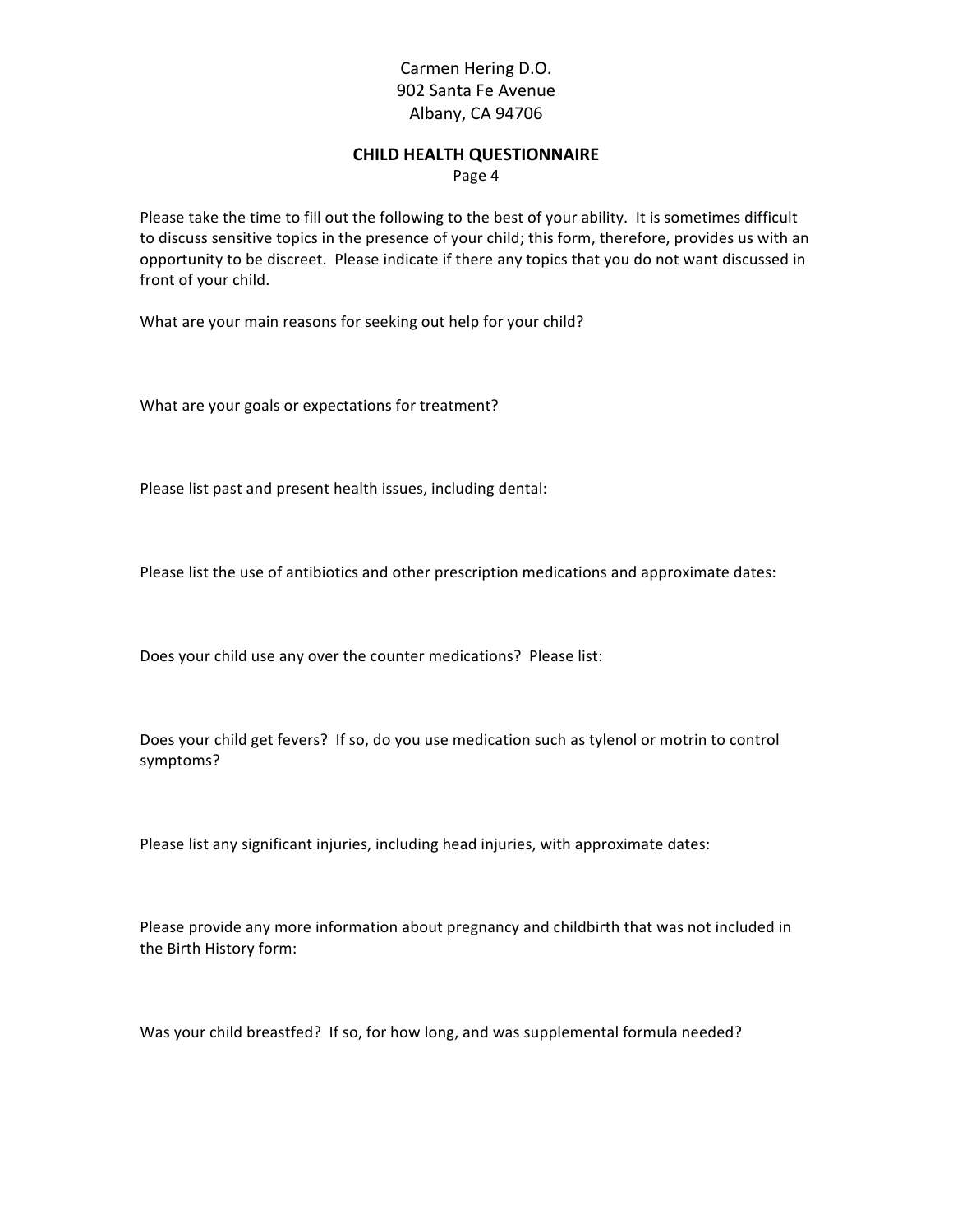If not, were there feeding difficulties? Please describe:

Please describe your child as an infant, including sleep habits, temperament and feedings:

When did your child start solid foods and how was that?

Please describe how your child met developmental milestones, including difficulties, delays, accelerations, or skipping of certain stages: (sucking/latching, grasping, lifting head, rolling over, sitting up, crawling, creeping, standing, walking, talking, self-feeding, toilet training)

Are there any food issues? (aversions to tastes or textures, cravings, intolerances)

Please describe your child's diet:

What are your child's favorite hobbies, interests, talents and activities?

Are there any activities or experiences that your child avoids?

With which hand does your child write, paint and eat?

How does your child respond to light, sound and touch?

Are there any grooming issues? (brushing, nail cutting, bathing, hair washing, dressing)